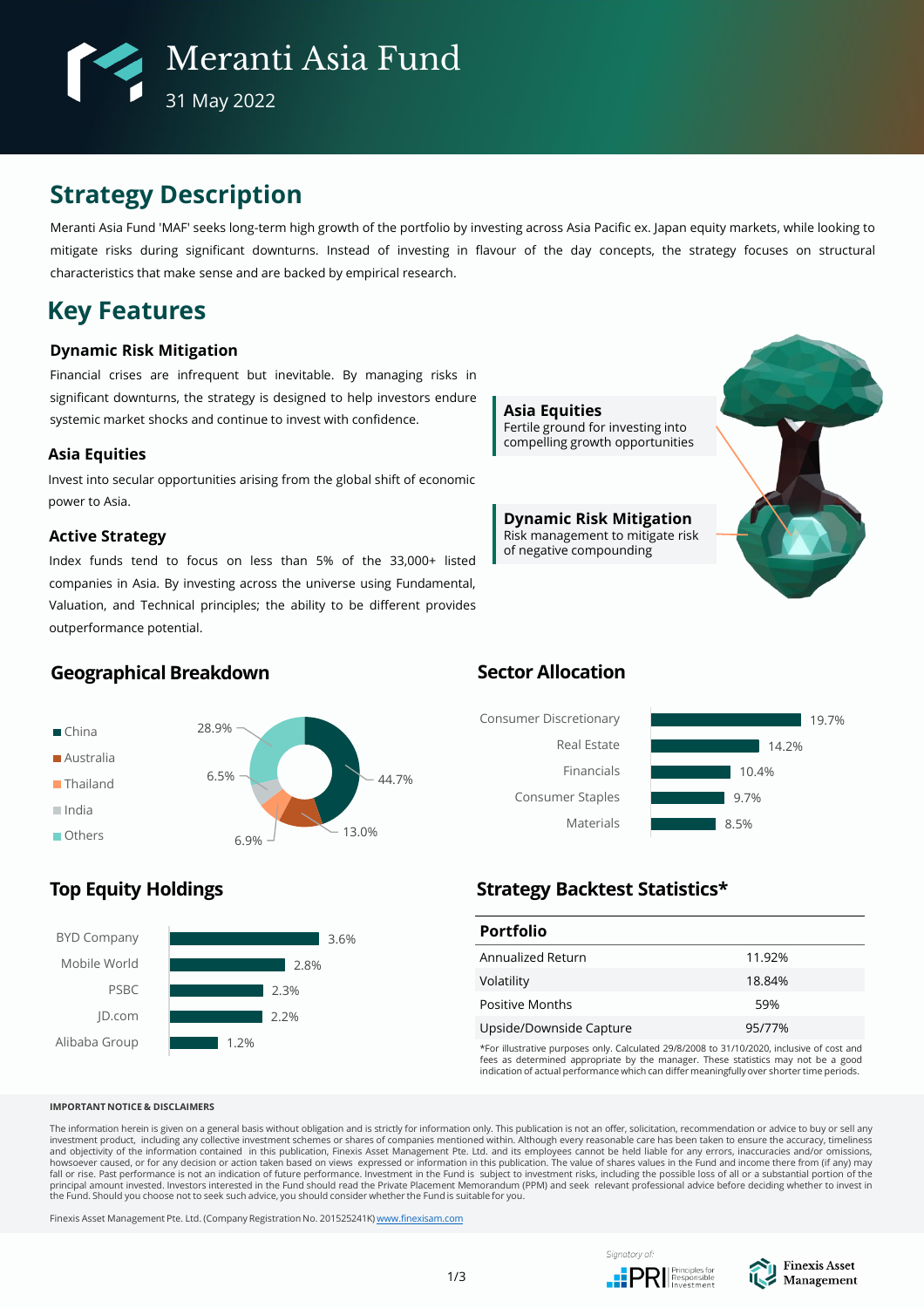# **Market & Portfolio Developments**

### **Market Review**

Asian equities ended May with marginal gains of 0.19%. A confluence of factors, including global inflationary pressures caused by supply chain disruptions and Russia's invasion of Ukraine, continued to weigh in on the region's performance. China remains largely in lockdown, but signs of an improving Covid situation eased some of the pressure as the Chinese government is on course to ease Covid curbs and gradually reopen the economy.

### **Main Contributors 'What did well?'**

Our **China** names contributed positively to performance as increasingly supportive economic policies boosted sentiments around China's growth outlook, and where our FVT process guided our investments into names with attractive valuations. Such are the benefits of investing in areas with a better margin of safety that allows us to participate in areas with higher future returns at favourable risk-to-reward levels.

### **Main Detractors 'What underperformed?'**

**Small-Cap equities** took a breather after enjoying a period of outperformance over the past few months. We continue to invest in Smallcaps at better valuations as they shown to provide better performance over the market cycle.

### **Market Outlook**

Where green shoots of recovery are present in China – a major economy in Asia – it has brought confidence to the region. As a result, we remain optimistic about the outlook on Asian equities and expect our Asian portfolio to benefit as countries reopen and spending and manufacturing activities pick up. But persistent inflationary pressure warrants the need to continue monitoring the region's growth outlook, and serves as a timely reminder of the need to diversify across differentiated and complementary strategies (i.e. Value, Small-Cap, and Momentum).

## **Fund Details**

| ltem                                           | <b>Class A</b>                          | <b>Class B</b>                 |  |  |  |  |  |
|------------------------------------------------|-----------------------------------------|--------------------------------|--|--|--|--|--|
| Currency                                       | SGD, USD                                |                                |  |  |  |  |  |
| ISIN (SGD Class)                               | SGXZ64383987<br>(Distribution)          | SGXZ78636883<br>(Accumulation) |  |  |  |  |  |
| ISIN (USD Class)                               | SGXZ99381758<br>(Distribution)          | SGXZ76017904<br>(Accumulation) |  |  |  |  |  |
| Projected Distribution <sup>2</sup>            | 4% p.a.                                 |                                |  |  |  |  |  |
| Min. Subscription                              | SGD 500,000<br>USD 400,000              | SGD 50,000<br>USD 40,000       |  |  |  |  |  |
| Account Opening Fee <sup>3</sup><br>(One-time) | SGD 4,000<br>USD 3,000                  | SGD 4,000<br>USD 3,000         |  |  |  |  |  |
| Min.<br>Subsequent<br>Subscription             | SGD 15,000<br>USD 10,000                | SGD 15,000<br>USD 10,000       |  |  |  |  |  |
| <b>Redemption Fees</b>                         |                                         |                                |  |  |  |  |  |
| 1st Year of Investment                         |                                         | 3%                             |  |  |  |  |  |
| 2nd Year of Investment                         |                                         | 2%                             |  |  |  |  |  |
| 3rd Year of Investment                         |                                         | 1%                             |  |  |  |  |  |
| 4th Year Onwards                               |                                         | 0%                             |  |  |  |  |  |
| Management Fee                                 | 1.78%                                   | 0%                             |  |  |  |  |  |
| Performance Fee <sup>4</sup>                   | 0%                                      | 20%                            |  |  |  |  |  |
| <b>Fund Name</b>                               | Meranti Capital VCC<br>Asia Fund        |                                |  |  |  |  |  |
| Dealing Frequency                              | Monthly                                 |                                |  |  |  |  |  |
| <b>Base Currency</b>                           | <b>USD</b>                              |                                |  |  |  |  |  |
| <b>Inception Date</b>                          | 2 November 2020                         |                                |  |  |  |  |  |
| <b>Fund Domicile</b>                           | Singapore                               |                                |  |  |  |  |  |
| <b>Investment Manager</b>                      | Finexis Asset Management                |                                |  |  |  |  |  |
| Fund Administrator                             | <b>ASCENT Fund Services (Singapore)</b> |                                |  |  |  |  |  |
| Custodian                                      | Standard Chartered Bank                 |                                |  |  |  |  |  |
| Auditor                                        | <b>KPMG LLP</b>                         |                                |  |  |  |  |  |
| <b>Broker</b>                                  | Goldman Sachs (Asia) L.L.C.             |                                |  |  |  |  |  |
| <b>Legal Advisors</b>                          | <b>BTPLaw LLC</b>                       |                                |  |  |  |  |  |

<sup>2</sup> Please note that the distributions (if any) may be declared semi-annually based on the Investment Manager's discretion. If distributions are made, such distributions are not a forecast, indication or projection of the future performance of the Fund. <sup>3</sup> Waiver of account opening fees for investors through the platforms. <sup>4</sup> Charged on high water mark basis, with zero hurdle rate.

**About Meranti**: The Meranti fund series is named after the Meranti tree, which is native to Singapore and the region. It is a canopy and emergent tree; providing shade from its place at the top layer of a rainforest where sunlight is plentiful. To reach such great heights, the trees have a strong and wide system of roots to help provide stability while also gathering more nutrients. Likewise, Meranti funds were developed around a Dynamic Risk Mitigation process so that investors can invest with confidence and harvest the full potential of capital growth through market cycles.

**About FAM:** Finexis Asset Management is a Capital Markets Services (CMS) licensed fund management company established in Singapore, focusing on bringing institutional capabilities to private clients. The boutique set-up ensures that we are flexible, responsive and proactive. We embrace the latest technology and constantly improve our processes to complement our investment solutions. Constant evolution to fulfil our investor's needs is ingrained in our beliefs.

For professional and accredited investors only. For fund and sales related enquires please reach out to your finexis financial advisor representative or email us at [customer.service@finexisam.com](mailto:customer.service@finexisam.com)

**IMPORTANT NOTICE & DISCLAIMERS**

The information herein is given on a general basis without obligation and is strictly for information only. This publication is not an offer, solicitation, recommendation or advice to buy or sell any investment product, including any collective investment schemes or shares of companies mentioned within. Although every reasonable care has been taken to ensure the accuracy, timeliness<br>and objectivity of the information c howsoever caused, or for any decision or action taken based on views expressed or information in this publication. The value of shares values in the Fund and income there from (if any) may<br>fall or rise. Past performance i principal amount invested. Investors interested in the Fund should read the Private Placement Memorandum (PPM) and seek relevant professional advice before deciding whether to invest in<br>the Fund. Should you choose not to

Finexis Asset Management Pte. Ltd. (Company Registration No. 201525241K) [www.finexisam.com](http://www.finexisam.com/)